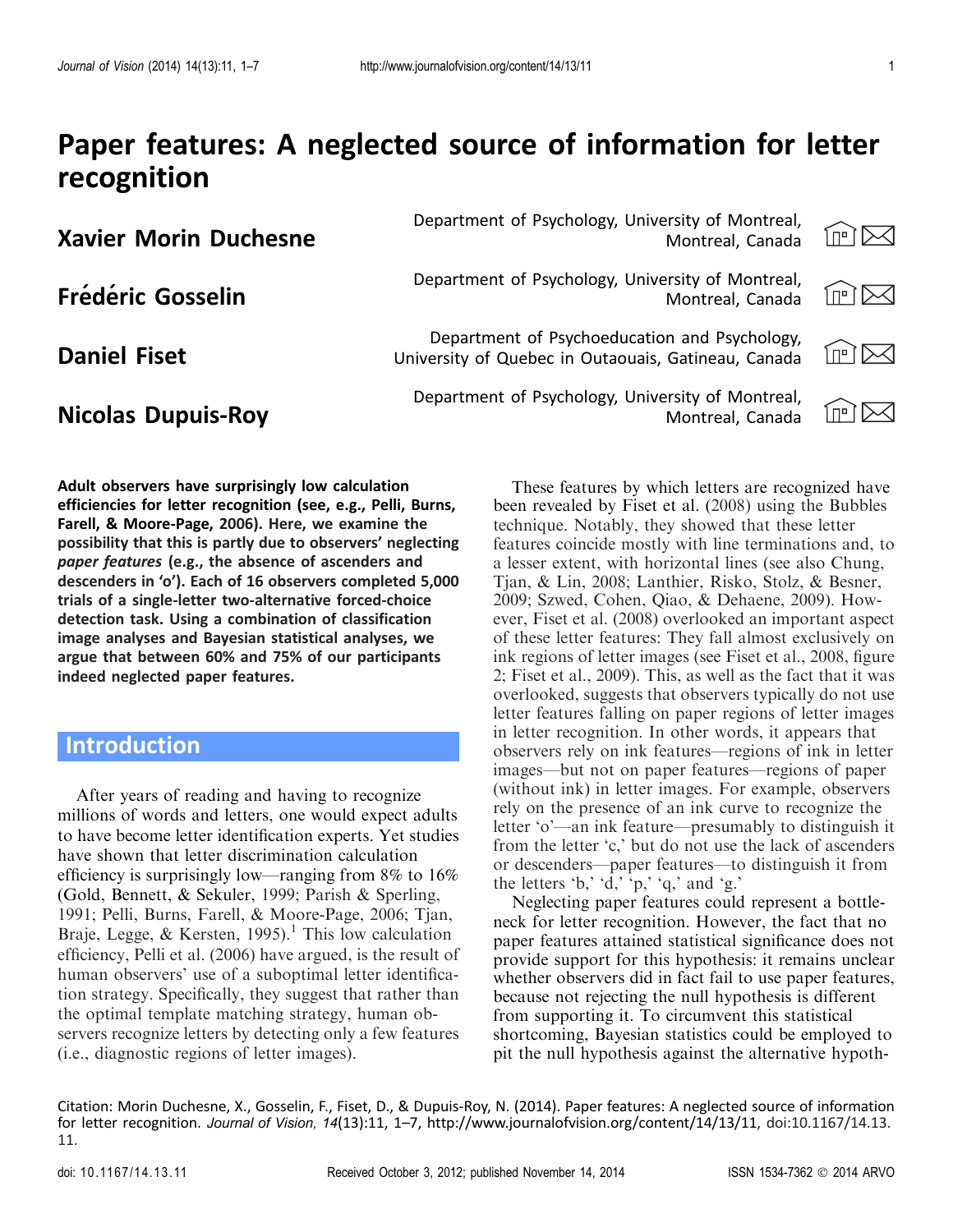esis (humans do not use paper features vs. humans do use paper features; see Gallistel, [2009](#page-5-0)). Having said that, the data from Fiset et al. [\(2008](#page-5-0)) lack the necessary statistical power to obtain reliable individual results, and group averages risk underestimating individual differences. One could imagine, for example, that all of the observers used paper features but that each used a different set of paper features. In this case, the group average would lead to the false conclusion that observers did not use paper features. Conversely, it could be that only a few of the observers used paper features, but systematically so. Group averages would then lead to the erroneous conclusion that all observers used paper features.

In this study, 16 observers completed 5,000 trials of a single-letter two-alternative forced-choice detection task. We chose a detection task—with simple targets to maximize statistical power and obtain reliable individual results on which to perform Bayesian statistical analyses. Although the features that we revealed are probably different from those that we would have revealed in a letter identification task, they allowed us to test the hypothesis that observers typically neglect paper features.

### Methods

### Subjects

Sixteen psychology students between 19 and 27 years of age participated in the experiment. All observers had normal or corrected-to-normal vision.

#### Apparatus

The experimental programs were run on a Macintosh G4 computer in the Matlab environment. All stimuli were presented on a Sony Trinitron monitor  $(1024 \times 768$  pixels at 85 Hz), calibrated using a Samsung SyncMaster 753df photometer to allow linear manipulation of luminance. The resulting corrected table contained 101 luminance levels, ranging from 2.25  $cd/m<sup>2</sup>$  to 98.84  $cd/m<sup>2</sup>$ . Observers were tested binocularly and their head position was maintained at a distance of 50 cm from the computer monitor by a chin rest.

#### Procedure

Observers each did a total of five blocks of 1,000 trials. On each trial, they were presented simultaneously with a noisy target and a noisy nontarget. The

remainder of the screen was midgray (50.55 cd/m<sup>2</sup>). The target and nontarget each spanned  $34 \times 34$  pixels (about  $1^{\circ}$  of visual angle); they were centered along the y-axis and had an eccentricity of  $\pm$ 34 pixels (about  $\pm$ 1<sup>°</sup> of visual angle) along the x-axis. The stimulus remained on the computer monitor until a response was given. Observers had to indicate whether the target was on the left or right by pressing on the appropriate keyboard response key. No feedback was provided to observers.

Unbeknownst to observers, none of the experimental stimuli contained the target images: They only contained white Gaussian noise ( $M = 50.55$  cd/m<sup>2</sup>; SD = 20.38 cd/m<sup>2</sup>). On any given trial, however, one of the two noise fields was always more correlated with the target than the other. Such a no-signal procedure has been used to probe the internal memory representation of participants (see Dupuis-Roy & Gosselin, [2007](#page-5-0); Gosselin & Schyns, [2002](#page-5-0), [2003;](#page-5-0) Smith, Gosselin, & Schyns, [2012](#page-6-0)).

#### Stimuli

Thirteen subjects were told verbally at the beginning of every 1,000-trial block that the target was a black letter 'X' printed on a white square, that the letter was formed by two thick diagonal bars crossing at the center of the square and each touching corners of the square, and that the black and white regions of the target had exactly the same number of pixels. The only image matching this target description is represented in [Figure 1a.](#page-2-0) They were also told that the nontarget was a midgray square of the same luminance as the region of the screen outside the stimulus. The other three observers were shown the target reproduced in [Figure](#page-2-0) [1a—](#page-2-0)a black letter 'O' printed on a white square—at the beginning of every 1,000-trial block. They were also shown an "easy" trial that clearly contained the target 'O' and the nontarget homogenous midgray square of the same luminance as the region of the screen outside the stimulus.

### Results

#### Individual classification images

The optimal strategy to resolve this task consists in cross correlating the difference between the target and the nontarget—henceforth the optimal template—with the difference between the left and right noisy squares of the stimuli, and responding that the target is on the left when the cross correlation exceeds a criterion and that the target is on the right otherwise (Tjan et al., [1995\)](#page-6-0). In the present case, the optimal templates and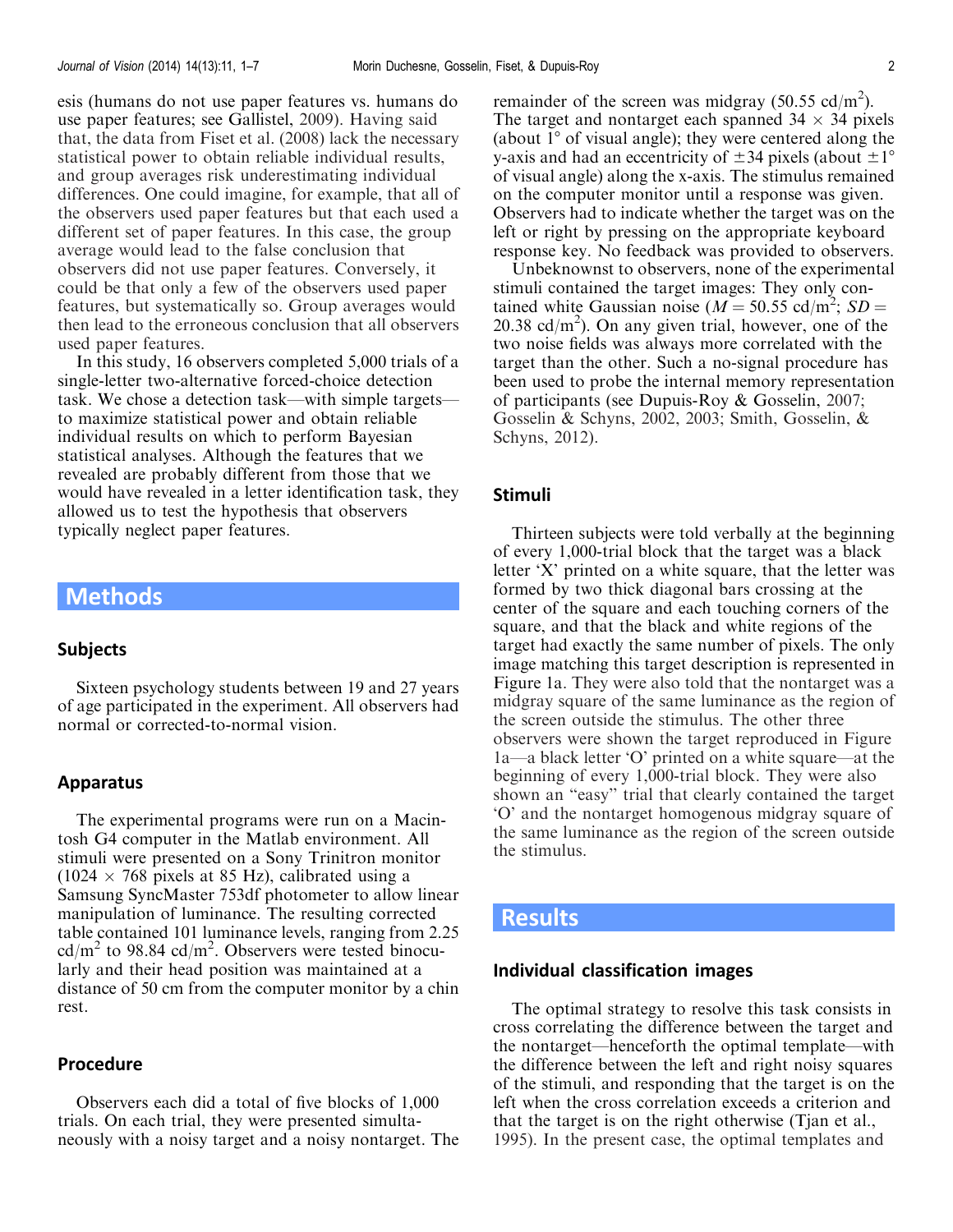<span id="page-2-0"></span>

Figure 1. (a) 'X' and 'O' targets. (b) 'X' group classification image (CI) smoothed with a Gaussian kernel with a standard deviation of 2 pixels and transformed into z-scores. Key z-scores are shown on the color bar. The statistical thresholds were obtained using a twotailed pixel test (Chauvin, Worsley, Schyns, Arguin, & Gosselin, [2005\)](#page-5-0). The red lines superimposed on the group CI trace the boundaries between the ink and paper regions of the 'X' target. (c) Scatter plot of the individual composite z-scores calculated using the best-fitted targets. The x-axis and y-axis give the ink and the paper composite z-scores, respectively. The overall composite zscores of individual observers are depicted by their target letters, and the average of all observers by the intersection of the two standard error bars. Red letters correspond to observers who used ink features but not paper features. Four individual CIs are also shown, with red lines that trace the boundaries between the ink and paper regions of their best-fitted targets and with associated goodness of fits.

the targets are linearly related, and all the pixels of the optimal template—those corresponding to the ink and paper regions of the targets—contribute equally to the cross correlations.

To estimate the template of each observer for each 1,000-trial block, we performed a least-squares multiple linear regression on the difference between every pair of white Gaussian noise fields and corresponding responses (for details, see Dupuis-Roy & Gosselin, [2007](#page-5-0)). The output of this regression was a plane of  $34 \times 34$ regression coefficients—henceforth referred to as a classification image (CI)—indicating the strength of the association between the contrast value of a given pixel in the noise field and the detection of the target letter. For a linear observer, the expected value of the CI is proportional to the template (e.g., Murray, Bennett, & Sekuler, [2005](#page-6-0)). Light gray regions of the CIs represent positive regression coefficients: pixels for which a high contrast was correlated with the tendency to detect the target. Dark gray regions represent negative regression

coefficients: pixels for which a low contrast was correlated with the tendency to detect the target. Midgray regions indicate regression coefficients near zero; these had little to no impact on the detection of the target letter. In other words, the nonzero elements of a block CI depict the elements of the noise fields which were used to determine the presence of the target letter. Four individual CIs are represented in Figure 1c.

#### A lesson from the 'X' group classification image

Next, we computed the group CI for the 12 observers that detected the target 'X' by summing all their block CIs, irrespective of observer, by smoothing the (mirrorpadded) result slightly (full width at half maximum  $=$ 4.71 pixels), and by transforming it into z-scores. Figure 1b shows this group CI. The pixels range from black (z-score  $= -12.12$ ) to white (z-score  $= 12.12$ ). The contour of the target 'X' is superimposed in red on the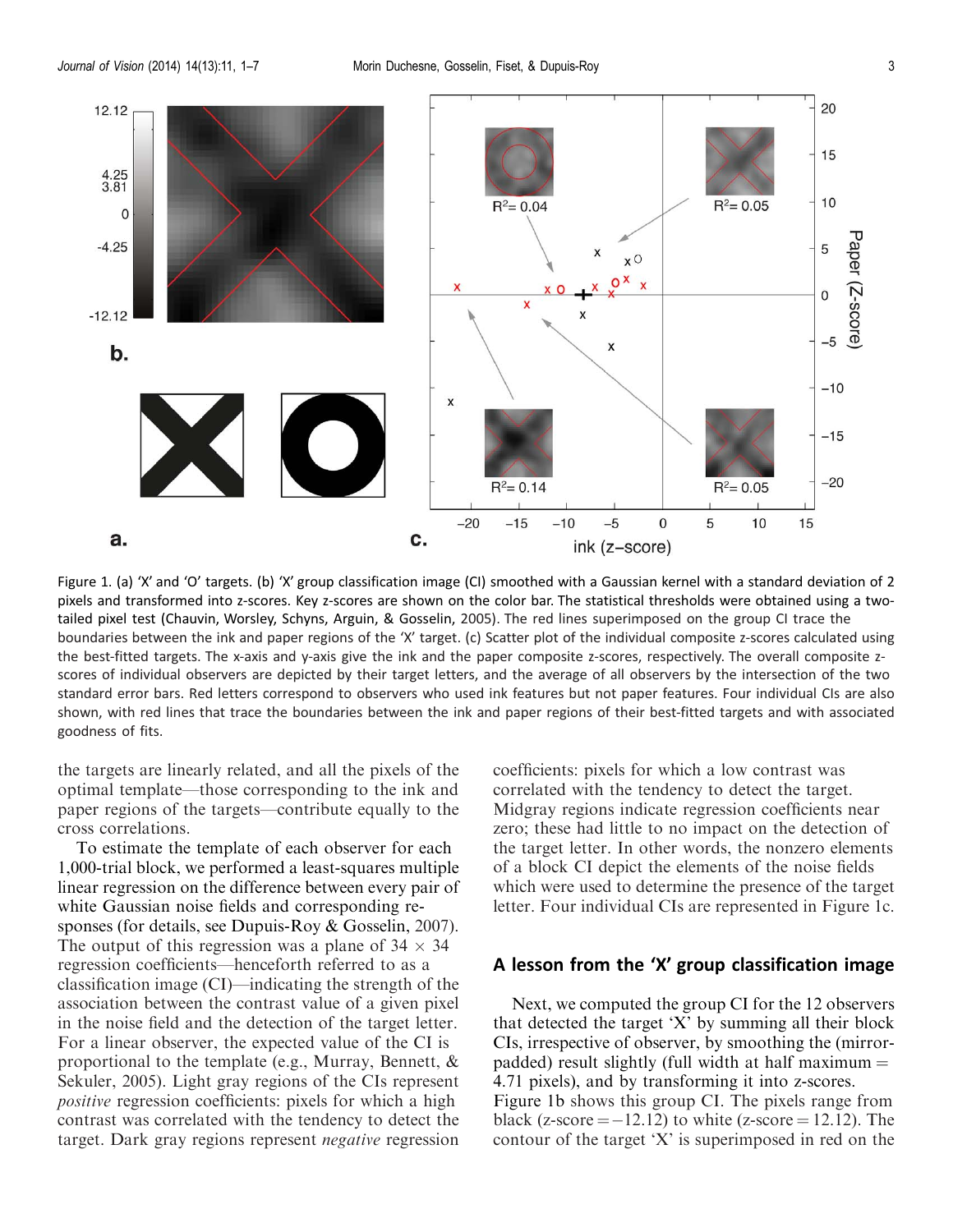<span id="page-3-0"></span>

| #              | Target      | Ink                                     |                               |                                | Paper                                   |                               |                      |
|----------------|-------------|-----------------------------------------|-------------------------------|--------------------------------|-----------------------------------------|-------------------------------|----------------------|
|                |             | Statistical model<br>standard deviation | Range of<br>alternative prior | Odds                           | Statistical model<br>standard deviation | Range of<br>alternative prior | Odds                 |
| $\mathbf{1}$   | 'X'         | 1.50                                    | $-7.68$ to $-3.81$            | $1.55 \times 10^{13}$          | 0.97                                    | $-0.74$ to 1.63               | 0.11                 |
| $\overline{2}$ |             | 0.66                                    | $-1.68$ to 0.10               | 4.14                           | 0.66                                    | $-0.21$ to 1.33               | 0.22                 |
| 3              |             | 1.08                                    | $-4.46$ to $-1.76$            | 3.44 $\times$ 10 <sup>7</sup>  | 1.22                                    | $0.23$ to $3.16$              | 108.09               |
| 4              |             | 0.81                                    | $-2.48$ to $-0.49$            | $4.50 \times 10^{3}$           | 0.83                                    | $-0.51$ to 1.750              | 0.73                 |
| 5              |             | 1.60                                    | $-2.80$ to 1.54               | 0.20                           | 1.23                                    | $-1.12$ to 2.20               | 0.18                 |
| 6              |             | 1.40                                    | $-6.14$ to $-2.68$            | $5.37 \times 10^{6}$           | 0.54                                    | $-1.72$ to 0.34               | 164.05               |
|                |             | 1.09                                    | $-8.17$ to $-5.19$            | 7.36 $\times$ 10 <sup>35</sup> | 1.20                                    | $-1.48$ to 1.45               | 0.18                 |
| 8              |             | 0.79                                    | $-3.36$ to $-1.39$            | 5.73 $\times$ 10 <sup>8</sup>  | 3.87                                    | $-8.72$ to 0.44               | 0.99                 |
| 9              |             | 1.38                                    | $-3.42$ to 0.44               | 4.11                           | 1.35                                    | $-0.32$ to 2.63               | 4.02                 |
| 10             |             | 1.31                                    | $-3.91$ to $-0.72$            | 422.82                         | 1.01                                    | $-1.10$ to 1.36               | 0.10                 |
| 11             |             | 2.85                                    | $-11.83$ to $-4.92$           | $6.26 \times 10^{11}$          | 1.76                                    | $-6.81$ to $-2.18$            | $1.49 \times 10^{8}$ |
| 12             |             | 1.13                                    | $-11.11$ to $-8.44$           | $6.52 \times 10^{76}$          | 1.61                                    | $-1.53$ to 2.68               | 0.17                 |
| 13             |             | 1.18                                    | $-4.38$ to $-1.80$            | $9.03 \times 10^{6}$           | 0.58                                    | $-0.25$ to 1.25               | 0.15                 |
| 14             | $' \Omega'$ | 1.38                                    | $-2.39$ to 0.80               | 0.64                           | 0.63                                    | 1.01 to 2.69                  | $9.47 \times 10^{6}$ |
| 15             |             | 0.63                                    | $-5.41$ to $-3.87$            | $4.41 \times 10^{59}$          | 1.54                                    | $-2.09$ to 2.08               | 0.15                 |
| 16             |             | 1.67                                    | $-4.12$ to $-0.29$            | 11.49                          | 2.79                                    | $-3.73$ to 3.61               | 0.28                 |

Table 1. Summary of the individual Bayesian analyses.

group CI. A dark 'X' printed on a midgray square is distinctly visible. This suggests, as predicted by our hypothesis, that observers used ink but not paper features to detect the 'X' target. More specifically, like the subjects for Fiset et al. ([2008\)](#page-5-0), our observers appear to have used the line intersection and the four line terminations. However, regions of significant negative correlations in the group CI spread outside of the target 'X' ink region into its paper regions. This suggests that some participants exaggerated the size of the ink region. In other words, some participants appear to have had trouble with the constraint dictating that the black and white regions of the target had exactly the same number of pixels. This could interfere with the testing of our hypothesis—that paper features are neglected—because the summing of dark pixels (negative z-scores) from some observers with bright pixels (positive z-scores) from other participants could artificially result in an average z-score near zero. We would thus be more likely to erroneously conclude that paper features were not used to perform the task.

#### Individual Bayesian analyses

Therefore, we proceeded to test our hypothesis controlling for this particular source of variance. Three steps were required. First, we needed to account for individual variations in ink-to-image-area ratio. To do this, we computed individual CIs by summing the five block CIs of each individual. [Figure 1](#page-2-0) shows four of these individual CIs: They were smoothed and transformed into z-scores. Then we best-fitted each subject's individual CI with an image identical to her or his target letter, but with a varying stroke width, resulting in a *best-fitted target*  $(R^2: M = 0.03; SD = 0.03; min =$ 0.003; max  $= 0.14$ .

Second, for each of the 16 subjects and each of the five blocks, we computed two composite z-scores (i.e., the sum of all z-scores within a region divided by the square root of the number of z-scores within this region): one composite z-score for the best-fitted ink region and another for the complementary paper region. The odds for one subject (#5 in Table 1) favored the null hypothesis over the alternative hypothesis for both ink and paper regions, which indicates that he or she did not perform the task properly. The two overall composite z-scores of the other subjects (i.e., the sum of composite z-scores of the other subjects (i.e., the sum of the composite z-scores of the five blocks divided by  $\sqrt{5}$ ) are represented on the scatter plot of [Figure 1c](#page-2-0). The xaxis and y-axis correspond, respectively, to the overall composite z-score of the best-fitted ink area and to the complementary paper area overall composite z-score. Individual observers are depicted by a letter 'X' or 'O' depending on their target letter, and the average of all observers by the intersection of the two standard error bars.

Finally, we tested our hypothesis. We predicted that observers would use ink features but not paper features. Standard statistical tools are inappropriate because, at best, they would allow us to conclude that (a) the composite z-scores are significantly greater in the best-fitted ink area than in the complementary paper area or (b) the composite z-scores are signifi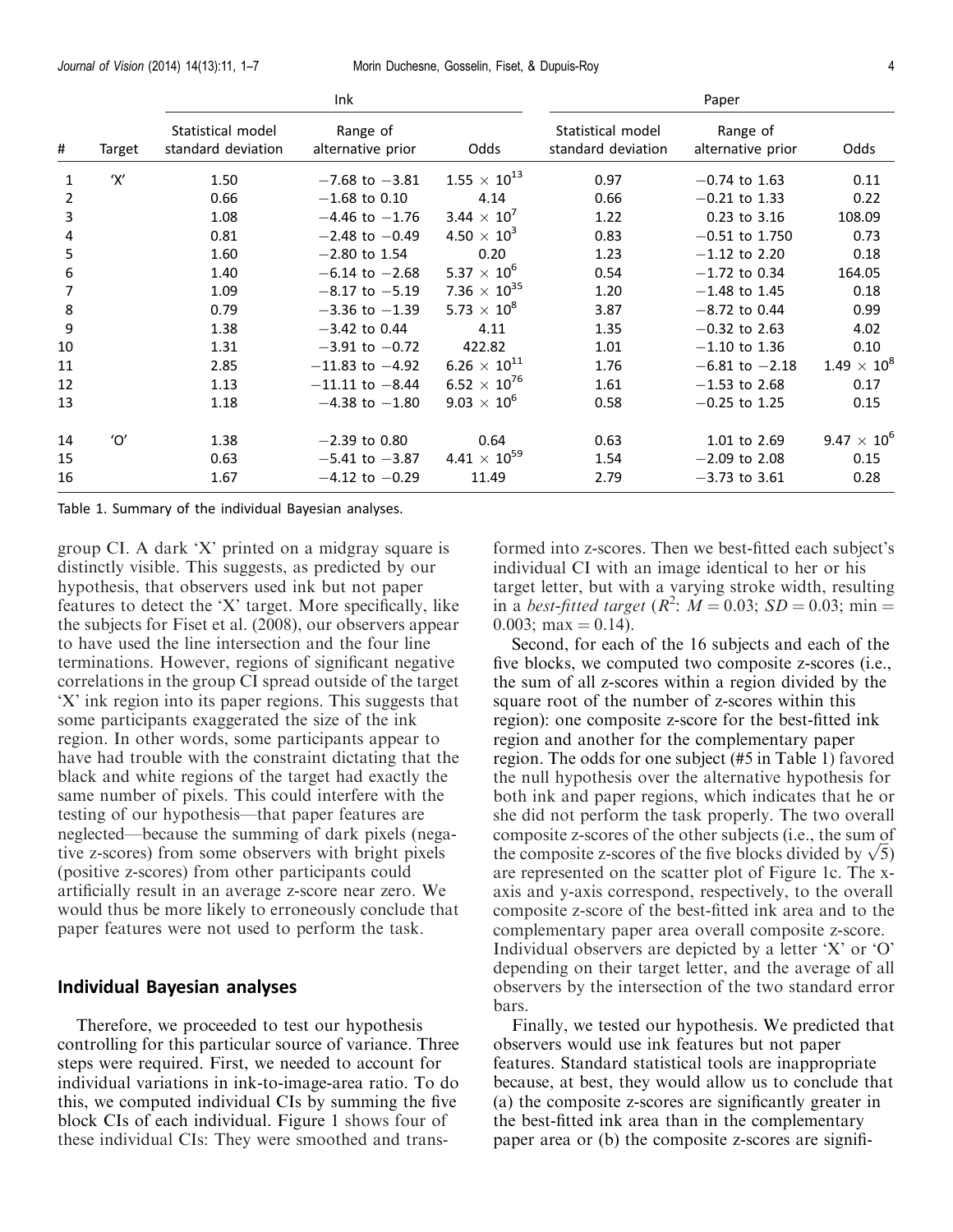cantly greater than zero in the best-fitted ink area but not in the complementary paper area. The first would not eliminate the possibility that paper features are also used, and the second would not support the null hypothesis that paper features are not used. Thus, we turned to Bayesian statistics, which have the power to test our hypothesis (see, e.g., Gallistel, [2009;](#page-5-0) Kruschke, [2010\)](#page-5-0).

For each observer, we performed two Bayesian statistical analyses: first, for the composite z-score of the best-fitted ink region, and second, for that of the complementary paper region. These analyses closely followed Gallistel ([2009\)](#page-5-0). To summarize, we computed the posterior likelihood probability that ink features were used given the ink region composite z-scores, and the posterior likelihood probability that ink features were not used given the ink region composite z-scores. The ratio of the sum of these posterior likelihood probabilities indicates how many times it is more likely that ink features were used rather than not, given the data. Odds greater than 1 favor the alternative hypothesis, and odds smaller than 1 favor the null hypothesis. We performed the same analysis for the composite z-scores of the paper region. Results are summarized in [Table 1.](#page-3-0) The fifth column shows the odds for the ink region, and the eighth column for the paper region. The other columns detail the parameters used for the analyses. $<sup>2</sup>$ </sup>

# **Conclusion**

Nine out of the 15 observers that performed the task properly used ink features but not paper features to detect their targets. The data of one of the remaining observers (#8 in [Table 1](#page-3-0)) who used ink features to detect the 'X' target does not allow us to say if he or she also used paper features (i.e., odds  $\sim$  1). The other five observers did use paper features, contrary to our hypothesis. In fact, one of these observers (#14) used paper features but not ink features to detect the 'O' target. The four remaining observers (#3, #6, #9, and #11) used both ink and paper features. Notably, however, for two of these four observers (#6 and #11), paper features were represented in dark shades, albeit in lighter shades than their ink features. We propose that these dark paper features may have originated from within-subject variations of the internal memory representation of the target. An observer who neglected paper features could, for example, have changed her or his memory representation of the target after two thirds of trials to one with larger strokes. In this case, the bestfitted target would match the memory representation used for the greatest number of trials, and some of the ink features of the target memory representation with

larger strokes would incorrectly be identified as *dark* paper features. Therefore, we take the evidence from these two dark-paper-feature observers to be ambiguous relative to our hypothesis. In sum, 9 out of the 12 observers who obtained unambiguous results in our experiment neglected paper features in detecting their targets.

One caveat is that some of the observers who appear to have neglected paper features might have misunderstood the task: They might have looked for a white square nontarget rather than the midgray square designated by our instructions. Under this interpretation, the paper region of the optimal template is no longer diagnostic for the task, and subjects would not be expected to have used it. In fact, in work by Tjan and Nandy ([2006](#page-6-0), experiment 2), three subjects performed a letter 'o' detection task in which the nontarget was of the same color as the paper region of the target, and indeed, none of those subjects used paper features. Tjan and Nandy also asked three subjects to participate in letter 'o' versus 'x' discrimination tasks (experiments 1 and 3). In this case, paper regions of the optimal template are diagnostic of the task, and all subjects did use paper features in addition to ink features. These two sets of results from Tjan and Nandy give some credence to this ''misunderstanding'' possibility.

That being said, the Tjan and Nandy letter discrimination results are not necessarily incompatible with ours, because some of our observers—25% to 40%—did use paper features as well. Furthermore, the five subjects tested by Fiset et al. [\(2008](#page-5-0)) in two 26-letter identification tasks and the four subjects tested by Fiset et al. ([2009\)](#page-5-0) in a 26-letter identification task appear to have neglected paper features. Altogether, we feel confident concluding that a majority of observers neglect paper features in letter recognition tasks.

As we point out in the [Introduction,](#page-0-0) the absence of ascenders and descenders—paper features—in the letter 'o' would help distinguish it from 'b,' 'd,' 'p,' 'q,' and 'g.' But the letter 'o' is far from being an exception. We have computed the pixel-by-pixel differences between every letter image and every other letter image (i.e., 'a' vs.  $b, \ldots, z$ ;  $b$  vs.  $a, \ldots, c, \ldots, z$ , etc.) and, using the resulting templates, calculated the average proportion of nonzero pixels falling in the ink region. This computation indicates that paper features account for more than 50% of all available information for letter identification. Adding spatial uncertainty and using different font families had little impact on the results.<sup>[3](#page-5-0)</sup> In all fairness, this estimation somewhat exaggerates the importance of paper features relative to ink features for letter recognition. In addition to the letter identification information that they carry, ink features allow the localization of letters: Where there's ink, there's a letter. Paper features do not provide this kind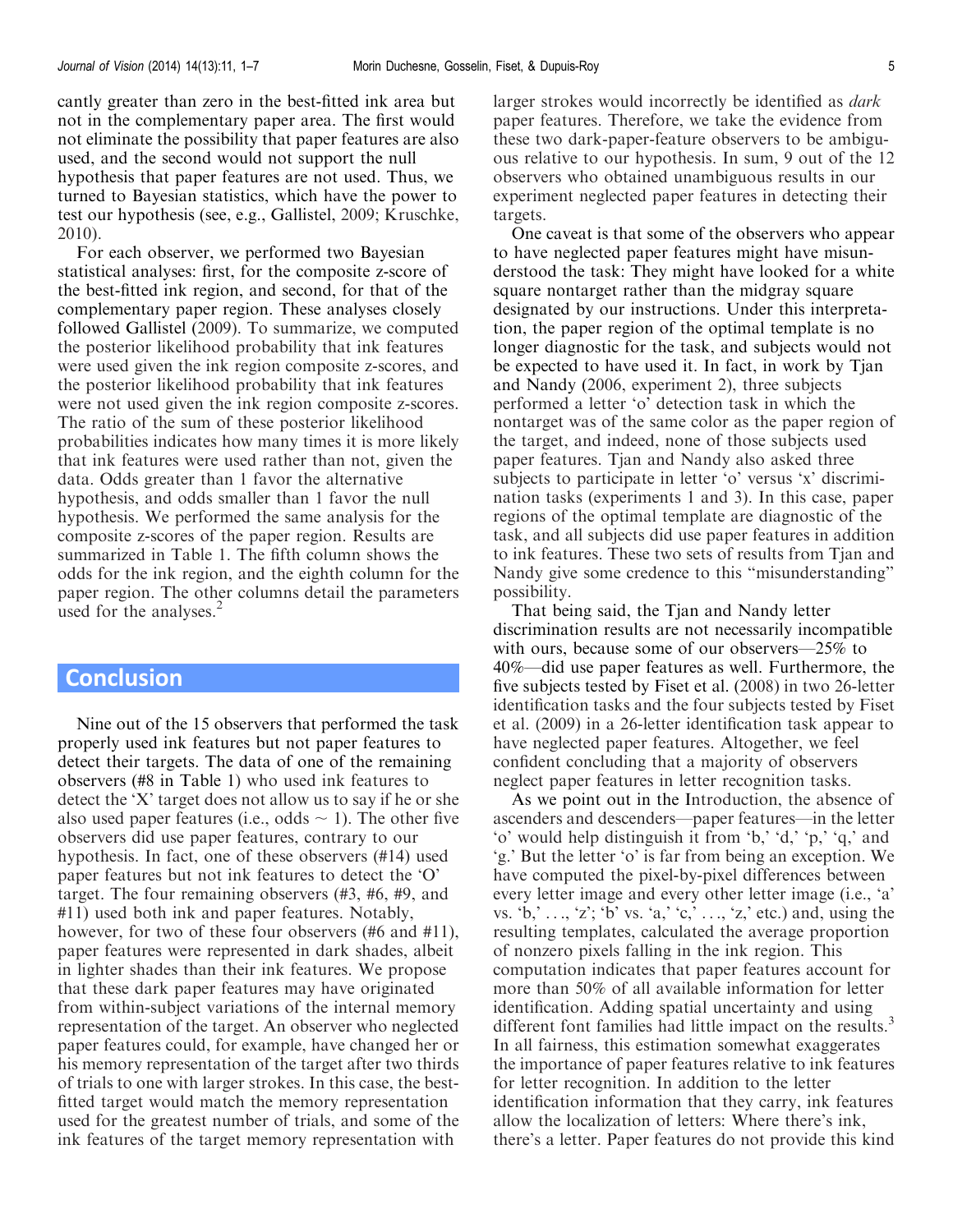<span id="page-5-0"></span>of information. Once the letter has been coarsely localized, however, paper features become as important as, if not more important than, ink features for letter identification. Therefore, neglecting paper features represents a major efficiency bottleneck for letter identification.

Keywords: letter recognition, efficiency, classification images, Bayesian statistics

## Acknowledgments

This research was supported by a grant from the Natural Sciences and Engineering Research Council (NSERC) of Canada awarded to Frédéric Gosselin.

Commercial relationships: none. Corresponding author: Frédéric Gosselin. Email: frederic.gosselin@umontreal.ca. Address: Department of Psychology, University of Montreal, Montreal, Canada.

### Footnotes

<sup>1</sup> Parish and Sperling (1991) actually report a  $42\%$ letter recognition efficiency. Pelli et al. (2006) indicate, however, that this is a mistake and that the actual

calculation efficiency was around  $16\%$ .<br><sup>2</sup> More specifically, the prior probability distribution of the hypothesis that the composite z-scores of the ink region (vs. paper region) for each individual are equal to zero (the null hypothesis) is a Dirac delta function centered on 0; and the prior probability distribution of the hypothesis that the composite z-scores of the ink region (vs. paper region) for each individual are different from zero (the alternative hypothesis) is a rectangular probability distribution function. The range of this probability distribution was set to the range of the individual empirical data (see columns 4 and 7 in Table 1). We assumed a normal statistical model and estimated its standard deviation from the empirical data (see columns 3 and 6 in Table 1). We then computed the likelihood function given our experimental data. We multiplied point by point the likelihood function of the ink region (vs. paper region) with the two prior probability distributions to get the posterior likelihood functions of the ink region (vs. paper region). We integrated the two posterior likelihood functions of the ink region (vs. paper region) to get the marginal likelihoods. The ratio of the marginal likelihood of the alternative hypothesis and the marginal likelihood of the null hypothesis tells us to what extent the hypothesis that the composite z-scores of the ink region (vs. paper region) are different from zero is more likely than the hypothesis that the composite z-scores of the ink region (vs. paper region) are equal to zero (see columns 5 and 8 in Table 1). <sup>3</sup> The proportions of diagnostic pixels occupying

paper regions of the letter images with and without Gaussian position uncertainty ( $SD = 0.25 \times$  letter width) for different font families: Künstler  $= 0.573$  and 0.581, Bookman = 0.573 and 0.581, Courier =  $0.576$ and 0.584, Sloan = 0.573 and 0.581, Baskerville =  $0.615$ and 0.627, Arial  $= 0.572$  and 0.587, Gill Sans  $= 0.574$ and 0.586, Futura =  $0.556$  and 0.561, Times = 0.593 and 0.602, Helvetica  $= 0.573$  and 0.581. On average, with position uncertainty  $= 0.578$  and without  $= 0.587$ .

### References

- Chauvin, A., Worsley, K. J., Schyns, P.G., Arguin, M., & Gosselin, F. (2005). Accurate statistical tests for smooth classification images. Journal of Vision,  $5(9)$ :1, 659–667, http://www.journalofvision.org/ content/5/9/1, doi:10.1167/5.9.1. [\[PubMed\]](http://www.ncbi.nlm.nih.gov/pubmed/16356076) [\[Article](http://www.journalofvision.org/content/5/9/1.long)]
- Chung, S., Tjan, B., & Lin, Y. (2008). Feature maps for letters. Journal of Vision, 8(6): 970, http://www. journalofvision.org/content/8/6/970, doi:10.1167/8. 6.970. [\[Abstract\]](http://www.journalofvision.org/content/8/6/970)
- Dupuis-Roy, N., & Gosselin, F. (2007). Perceptual learning without signal. Vision Research, 47, 349–356.
- Fiset, D., Blais, C., Arguin, M., Tadros, K., Éthier-Majcher, C., Bub, D., & Gosselin, F. (2009). The spatio-temporal dynamics of visual letter recognition. Cognitive Neuropsychology, 26(1), 23–35.
- Fiset, D., Blais, C., Éthier-Majcher, C., Arguin, M., Bub, D., & Gosselin, F. (2008). Features for uppercase and lowercase letter identification. Psychological Science, 19(11), 1161–1168.
- Gallistel, C. R. (2009). The importance of proving the null. Psychological Review, 116(2), 439–453.
- Gold, J., Bennett, P. J., & Sekuler, A. B. (1999). Signal but not noise changes with perceptual learning. Nature, 402(6758), 176–178.
- Gosselin, F., & Schyns, P. G. (2002). You are about to see pictorial representations! Behavioral & Brain Sciences, 25(2), 191–192.
- Gosselin, F., & Schyns, P. G. (2003). Superstitious perceptions reveal properties of internal representations. Psychological Science, 14(5), 505–509.
- Kruschke, J. K. (2010). Bayesian data analysis. Wiley Interdisciplinary Reviews: Cognitive Science, 1(5), 658–676.
- Lanthier, S. N., Risko, E. F., Stolz, J. A., & Besner, D. (2009). Not all visual features are created equal: Early processing in letter and word recognition.